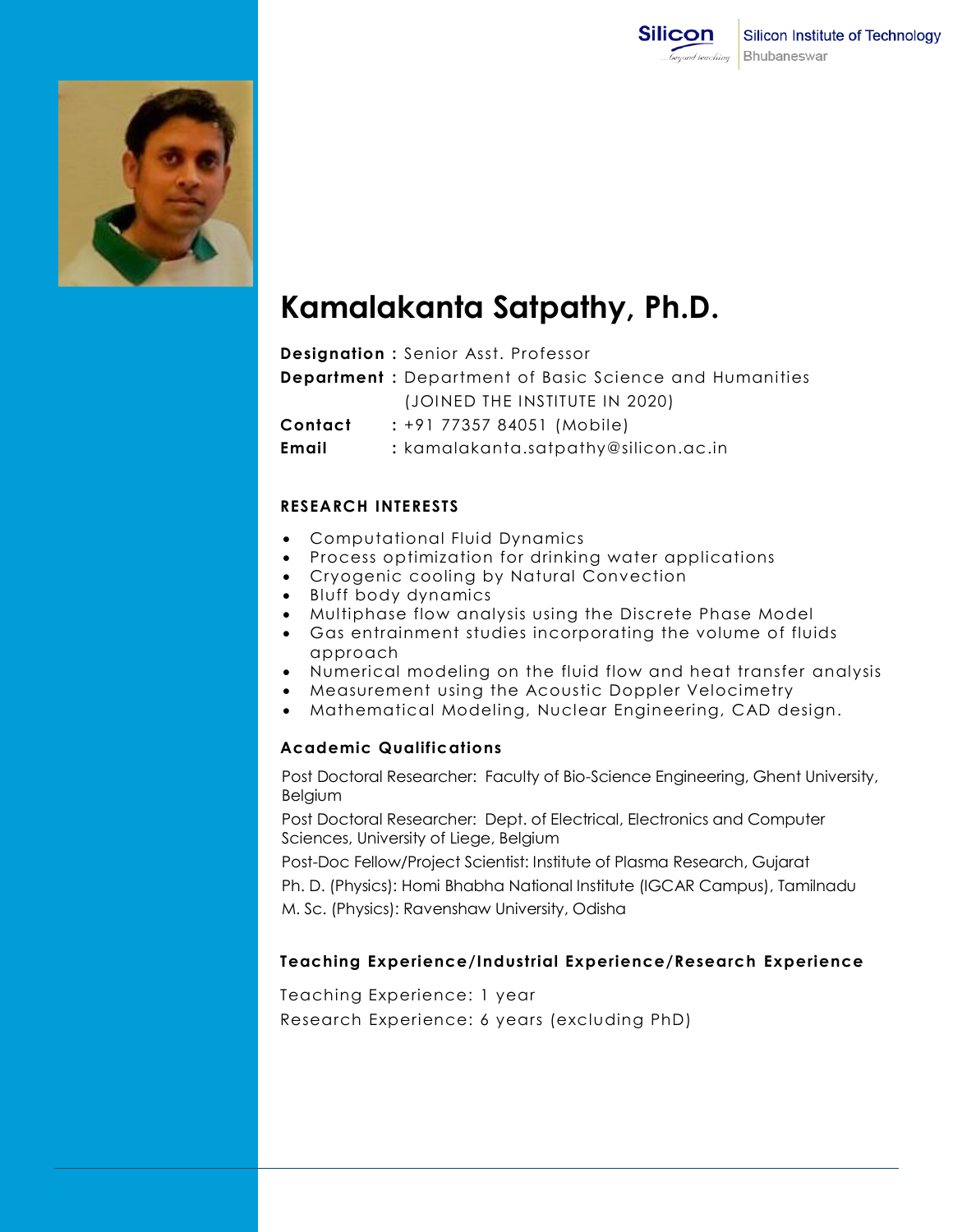#### **Journal & Conferences**

- [1]. **K. Satpathy**, B. Cools, I. Nopens et al., Process analysis and optimization of a dissolved air flotation system using CFD, Water Science & Technology, 81(8), 1668 - 1681, 2020.
- [2]. **K. Satpathy**, A. Duchesne, C. Dubois et al., Studies on buoyancy driven heat transport in silicon oils and liquid nitrogen in view of cooling applications, Int. J. of Heat & Mass Transfer, 118, 538 -550, 2018.
- [3]. **K. Satpathy**, A. Duchesne, C. Dubois et al., Studies on convective cooling of cryogenic fluids towards superconducting applications, Computational Methods & Experimental Measurements, 117, 95 – 106, 2017.
- [4]. S. Rimza**, K. Satpathy**, S. Khirwadkar, K. Velusamy, Optimal design of divertor heat sink with different geometric configurations of sectorial extended surfaces, Fusion Engineering & Design, 100, 581 – 595, 2015.
- [5]. S. Rimza, **K. Satpathy**, S. Khirwadkar, K. Velusamy, Numerical studies on helium cooled divertor finger mock up with sectorial extended surfaces, Fusion Engineering & Design, 89, 2647 – 2458, 2014.
- [6]. **K. Satpathy**, K. Velusamy, BSV Patnaik, P. Chellapandi, Numerical simulation of liquid fall induced gas entrainment and its mitigation, Int. J. of Heat & Mass Transfer, 60, 392 – 405, 2013.
- [7]. **K. Satpathy**, K. Velusamy, BSV. Patnaik, P. Chellapandi, Numerical investigation of vortex shedding past a finite cylinder mounted on a flat plate, Numerical Heat Transfer-A, 59(11), 882 – 909, 2011.
- [8]. **K. Satpathy**, K. Velusamy, P. Chellapandi, Computational fluid dynamics studies on gas entrainment in a fast breeder reactor, Energy Procedia, 7, 333 – 339, 2011.
- [9]. K. Velusamy, P. Chellapandi, **K. Satpathy et al.**, A fundamental approach to specify thermal and pressure loadings on containment buildings of sodium cooled fast reactors during a core disruptive accident, Annals of Nuclear Energy, 38, 2475 – 2487, 2011.

### **A N Y O T H E R**

#### **Conferences attended**

- [1]. K. Satpathy, I. Nopens, J. Talukdar, Measurement campaign using the acoustic doppler velocimetry (ADV) in the dissolved air flotation system's, 48th National Conference on Fluid Mechanics and Fluid Power (FMFP), 27 – 29th Dec' 2021, BITS Pilani.
- [2]. K. Satpathy, B. Cools, L. Verdict et al., CFD-based process optimization of a dissolved air flotation system for drinking water production, 10th IWA Symposium Modeling and Integrated Assessment, 1 - 4<sup>th</sup> Sept<sup>1</sup> 2019, Copenhagen, Denmark.
- [3]. I. Nopens, J. Wicks, David F. del Pozo, Y. Amerlinck, K. Satpathy et al., Resource recovery and advanced CFD: a required marriage, 6th IWA/WEF Water Resource Recovery Modeling Seminar, 10 - 14th March 2018, Quebec, Canada.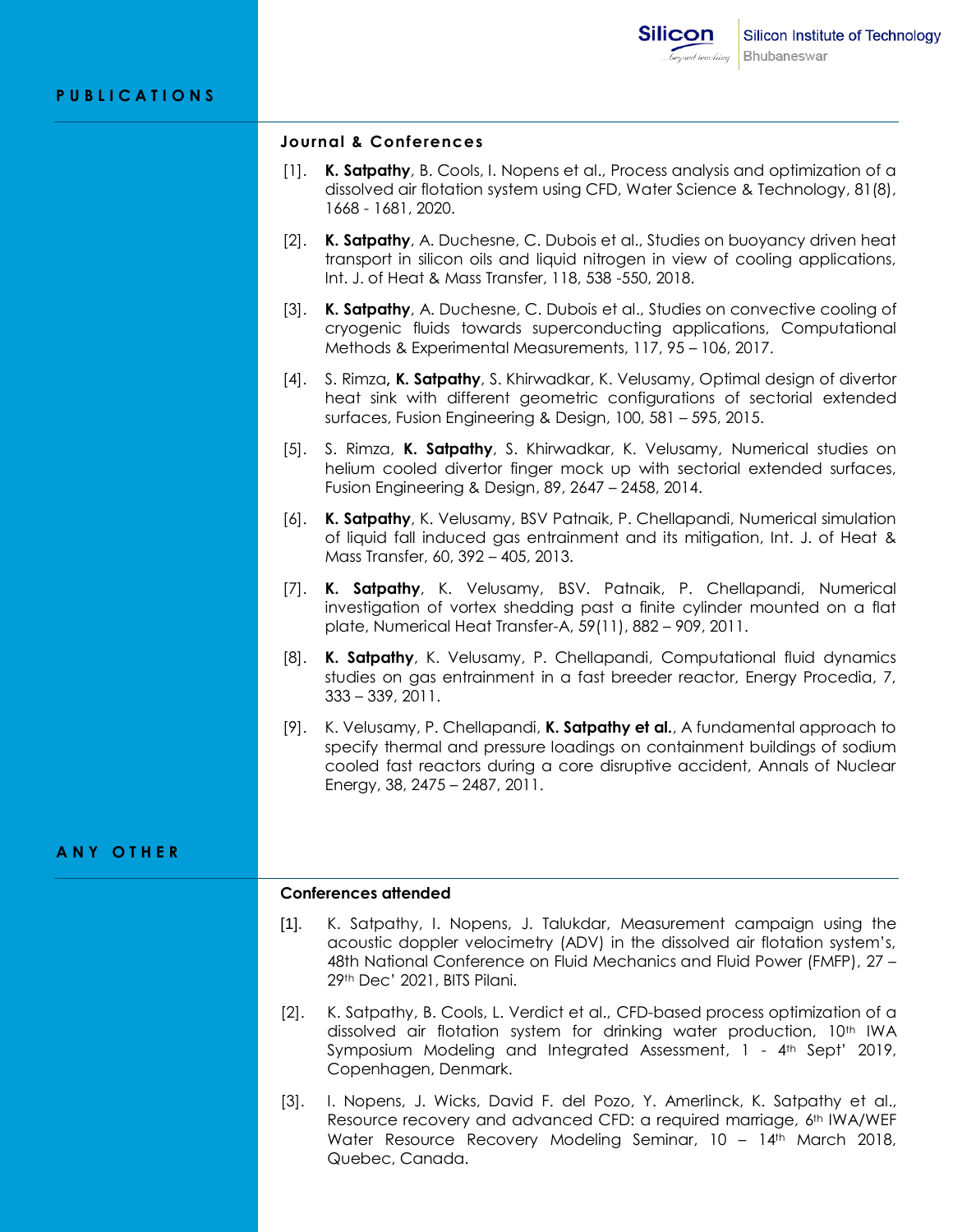- [4]. K. Satpathy,  $16<sup>th</sup>$  Multiphase flow conference and short course,  $14 17<sup>th</sup>$ Oct' 2017, Dresden, Germany.
- [5]. K. Satpathy, I. Nopens et al., Towards optimization of dissolved air flotation using computational fluid dynamics, IWA World Water Congress & Exhibition, 16 - 21st Sept' 2018, Tokyo, Japan.
- [6]. K. Satpathy, C. Dubois, A. Duchesne et al., Studies on convective cooling of cryogenic fluids towards superconducting applications, 11<sup>th</sup> Int. Conference on Advances in Fluid Mechanics, Wessex Institute, 05 – 7th Sept' 2016, Ancona, Italy.
- [7]. K. Satpathy, C. Dubois, J.F. Fagnard et al., Studies on cooling enhancement of cryogenic fluids for superconducting applications, 5th Int. Workshop on Numerical Modeling on High Temp. Superconductors, 15 – 17th June 2016, Bologna, Italy.
- [8]. K. Satpathy, 9th International Workshop on Processing and Applications of Superconducting Large Grain Materials, 2 - 4th Sept' 2015, Liège, Belgium.
- [9]. K. Satpathy, K. Velusamy, BSV Patnaik, Studies on gas entrainment due to vortex activation at free surface of fast breeder reactor, Int. Workshop on New Horizons in Nuclear Reactor Thermal Hydraulics & Safety, Mumbai, 14 - 15th Jan' 2014, India.
- [10]. S. Khirwadkar, S. Rimza, K. Satpathy etal., Demo divertor readiness gaps and needed R&D, 1st IAEA-DEMO Program Workshop, 15 - 18th Oct' 2012, Los Angles, US.
- [11]. K. Satpathy, Indo-European meeting on Instabilities in Shear Flows, Jan' 2011, JNCSAR, Bangalore.
- [12]. K. Satpathy, K. Velusamy, B.S.V. Patnaik et al., (2011) Investigation of argon gas entrainment in liquid sodium at free surface during cross flow over cylindrical components, IUTAM Symposium on Bluff Body Flows, 12 - 16<sup>th</sup> Dec 2011, IIT-Kanpur.
- [13]. K. Satpathy, K. Velusamy, B.S.V. Patnaik et al., (2010) CFD simulation of gas entrainment in a liquid pool by VOF method, 4<sup>th</sup> Int. Conf. on Fluid Mechanics & Fluid Power, IIT-Madras, 16 – 18th Dec' 2010, Chennai.
- [14]. K. Satpathy, K. Velusamy, P. Chellapandi, Computational Fluid Dynamic Studies on Gas Entrainment in Fast Breeder Reactors, Asian Nuclear Prospects, 10 - 13<sup>th</sup> Oct<sup>1</sup> 2010, Mamallapuram, Tamilnadu.
- [15]. K. Satpathy, K. Velusamy, P. Chellapandi, Condensation behavior of fuel vapor in sub-cooled sodium during severe accident condition, Int. Conf. on Simulation and Modeling, 27 – 29th Aug' 2019, CIT Coimbatore, TN.

# **Industrial Reports:**

- [1]. K. Satpathy, S. Balemans, I. Nopens, Measurement campaign using the acoustic doppler velocimetry (ADV) in the DAF utilities, Report submitted to the De Watergrope (Belgium) and KWR (Netherland).
- [2]. K. Satpathy, I. Nopens et al., CFD study of a water reservoir basement, Report submitted to the De Watergrope and KWR.